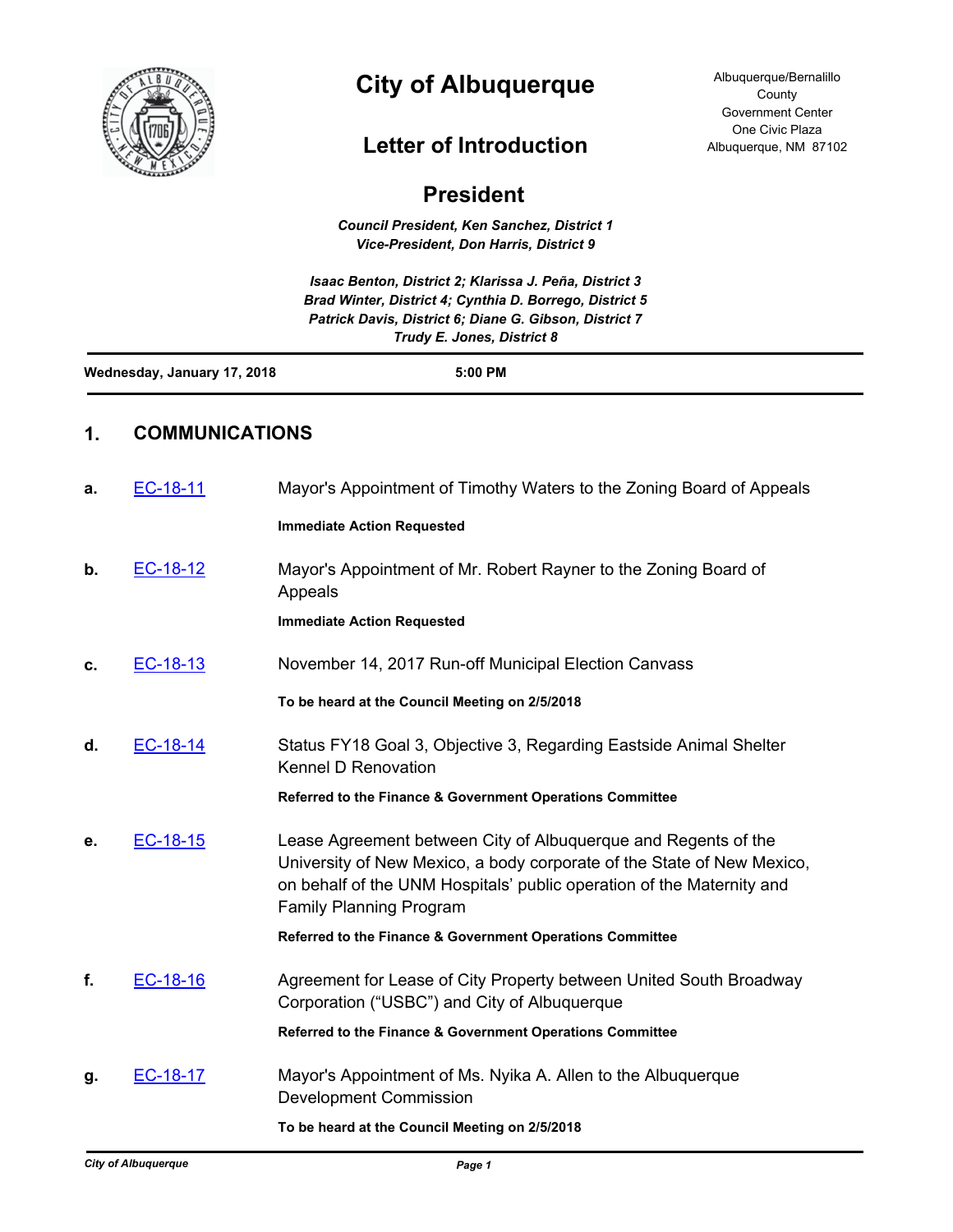| h. | EC-18-18  | Mayor's Appointment of Charles H. Bennett, IV to the Zoning Board of<br>Appeals                  |
|----|-----------|--------------------------------------------------------------------------------------------------|
|    |           | Referred to the Land Use, Planning, and Zoning Committee                                         |
| i. | EC-18-19  | Mayor's Appointment of Loretta Naranjo-Lopez to the Zoning Board of<br>Appeals                   |
|    |           | Referred to the Land Use, Planning, and Zoning Committee                                         |
| j. | $OC-18-4$ | Staff Recommendation to Appoint Ms. Chelsea Van Deventer to the<br><b>Police Oversight Board</b> |
|    |           | To be heard at the Council Meeting on 2/5/2018                                                   |
| k. | OC-18-5   | Staff Recommendation to Appoint Mr. James A. Larson to the Police<br>Oversight Board             |
|    |           | To be heard at the Council Meeting on 2/5/2018                                                   |

#### **2. INTRODUCTIONS**

**a.** [O-18-3](http://cabq.legistar.com/gateway.aspx?m=l&id=/matter.aspx?key=10912) Amending The Municipal Solid Waste Collections And Disposal Rate Table To Incorporate Residential Rate Decreases In The Rate Appendix (Winter)

#### **Referred to the Finance & Government Operations Committee**

**b.** [R-18-4](http://cabq.legistar.com/gateway.aspx?m=l&id=/matter.aspx?key=10901) Directing The Albuquerque Police And Fire Departments To Establish A Training Program In Collaboration With The Autism Society To Train First-Responders To Identify Individuals With Autism And To Develop Strategies For Safe Interactions (Davis)

**Referred to the Finance & Government Operations Committee**

**c.** [R-18-5](http://cabq.legistar.com/gateway.aspx?m=l&id=/matter.aspx?key=10902) Condemning Animal Abuse In The Form Of Coyote Killing Contests And Urging The New Mexico Legislature To Pass Legislation Prohibiting Contests Organized, Arranged Or Sponsored For The Purpose Of Killing Coyotes For Prizes Or Entertainment (Gibson, Borrego)

**Referred to the Finance & Government Operations Committee**

**d.** [R-18-6](http://cabq.legistar.com/gateway.aspx?m=l&id=/matter.aspx?key=10913) Designating Workforce Housing Trust Funds For An Affordable Housing Development Project And Directing The Mayor To Execute The Related Affordable Housing Development Agreement (Sanchez)

**To be heard at the Council Meeting on 2/5/2018**

**e.** [R-18-7](http://cabq.legistar.com/gateway.aspx?m=l&id=/matter.aspx?key=10914) Strengthening Albuquerque's Status As An Immigrant Friendly City, Promoting Public Safety, Safeguarding The Civil Rights, Safety And